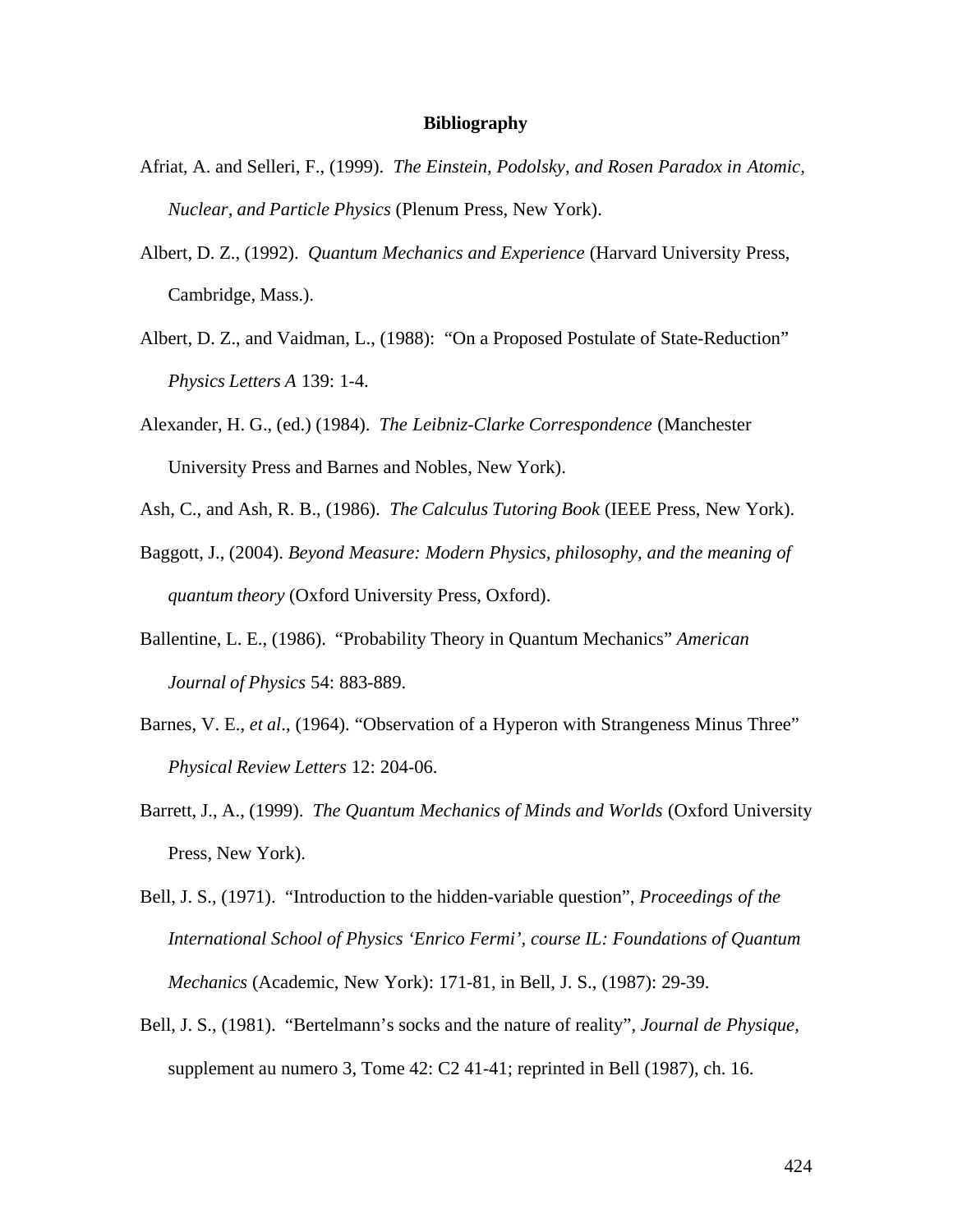- Bell, J. S., (1982). "On the Impossible Pilot Wave", *Foundations of Physics* 12: 989-999; reprinted in Bell (1987), ch. 17.
- Bell, J. S., (1987). *Speakable and Unspeakable in Quantum Mechanics* (Cambridge University Press, Cambridge).
- Beller, M., (1999). *Quantum Dialogue. The Making of a Revolution* (The University of Chicago Press, Chicago and London).
- Beller, M. and Fine, A., (1994). "Bohr's Response to EPR" in Faye, J. and Folse, H. J., (eds.) (1994): 1-32.
- Boas, M., L., (1983). *Mathematical Methods in the Physical Sciences* 2nd edition (John Wiley & Sons, New York).
- Bohm, D., (1986). "Interview with D. Home" *Science Today*, Nov. 1986 **??**
- Bohm, D., and Hiley, B. J., (1988). "Non-Locality and the Einstein-Podolsky-Rosen Experiment Understood through the Quantum-Potential Approach", in Selleri, F., (ed.) (1988): 235-56.
- Bohm, D., and Hiley, B. J., (1993). *The Undivided Universe* (Routledge, London).
- Bohr, N., (1934). *Atomic Theory and the Description of Nature* (Cambridge University Press, Cambridge).
- Bohr, N., (1935). "Can Quantum Mechanical Description of Physical Reality be Considered Complete?" *Physical Review*, 48: 696-702; reprinted in Wheeler, J. A., and Zureck, W. H., (1983): 145-51.
- Bohr, N., (1948). "On the Notions of Causality and Complementarity" *Dialectica* 2: 313-19.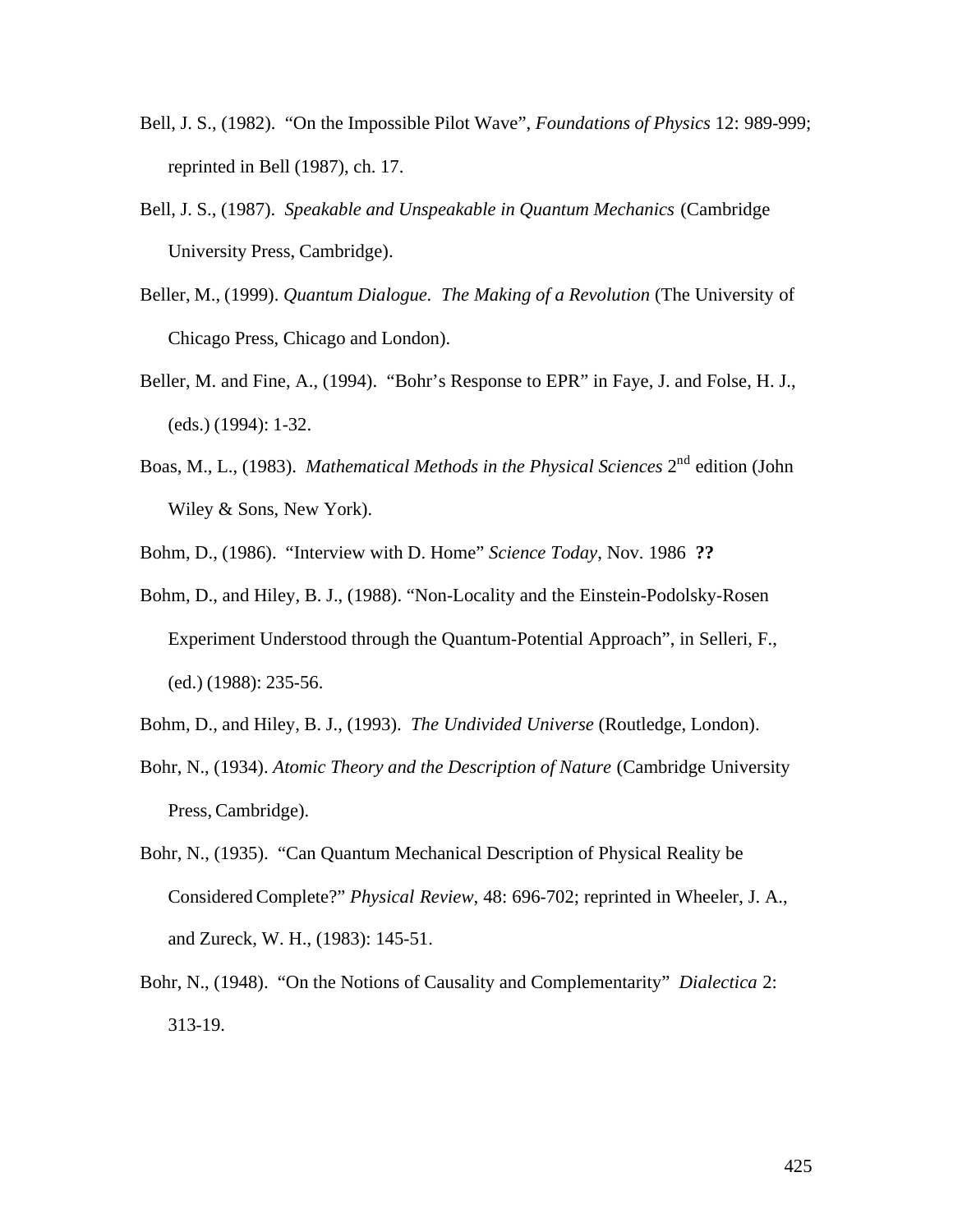Bohr, N., (1949). "Discussion with Einstein on Epistemological Problems in Atomic Physics" in Schlipp, P., (ed.) (1949): 199-242.

Bohr, N., (1958a). *Atomic Physics and Human Knowledge* (Wiley and Sons, New York).

- Bohr, N., (1958b). "Quantum Physics and Philosophy", in Bohr, N., (1963): 1-7.
- Bohr, N., (1962). "Last Interview with Bohr, AHQP, 17 November 1962, 8, quoted in Favrholdt, D., (1994).
- Bohr, N., (1963). *Essays* 1958-62 *on Atomic Physics and Human Knowledge* (Wiley and Sons, New York).
- Bohr, N., (1984). *Niels Bohr. Collected Works, vol. 6: Foundations of Quantum Physics I (1926-1932)*. Kalckar, J., (ed.) (North Holland, Amsterdam).

Born, M., (ed.) (1971). *The Born-Einstein Letters* (Walker and Company, New York).

- Breuer, T., (1995). "The Impossibility of Accurate State Self-Measurements" *Philosophy of Science* 62: 197-214.
- Bub, J., (1997). *Interpreting the Quantum World* (Cambridge University Press, Cambridge).
- Callender, C., and Weingard, R., (1997). "Trouble in Paradise? Problems for Bohm's Theory" *The Monist* 80: 24-43.
- Cantor, G. N., and Hodge, M. J. S., (eds.) (1981). *Conceptions of Ether* (Cambridge University Press, Cambridge).

Castellani, E., (ed.) (1998). *Interpreting Bodies* (Princeton University Press, Princeton).

- Clarke, S., (1738). *The Works*. Reprinted by Garland Publishing, New York, 1978.
- Clauser, J. F., Horne,M. A., Shimony, A., Holt, R. A., (1969). "Proposed experiment to test local hidden-variable theories" *Physical Review Letters* 23: 880.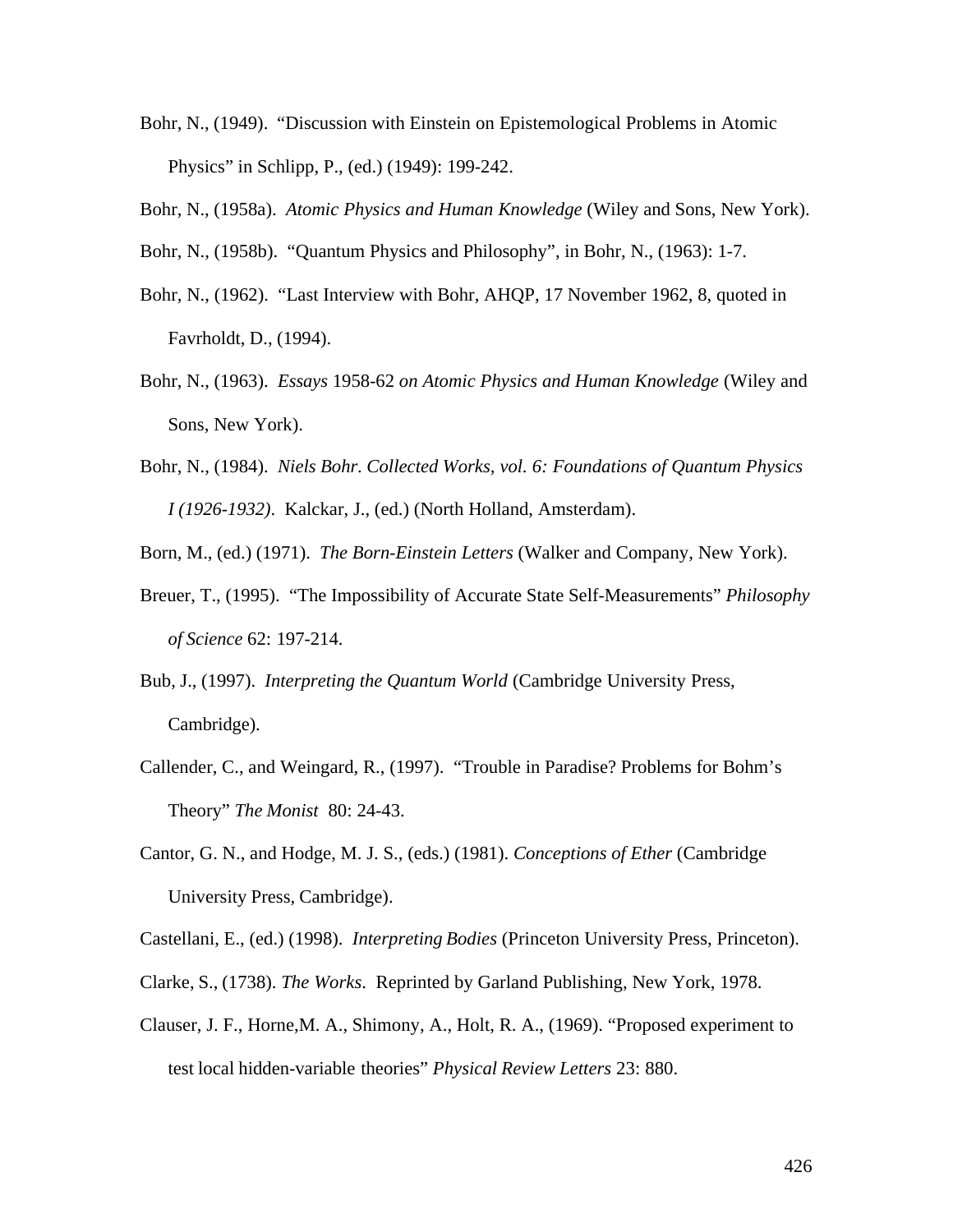- Cohen-Tannoudji, C., Diu, B., and Laloë, F., (1977). *Quantum Mechanics* 2nd edition (John Wiley & Sons, New York).
- Cushing, J. T., (1994). *Quantum Mechanics. Historical Contingency and the Copenhagen Hegemony* (The University of Chicago Press, Chicago).
- Cushing, J. T., (1998). *Philosophical Concepts in Physics* (Cambridge University Press, Cambridge).
- Cushing, J. T., and McMullin, E., (eds.) (1989). *Philosophical Consequences of Quantum Theory: Reflections on Bell's Theorem* (University of Notre Dame Press, Notre Dame IN).
- D'Espagnat, B., (1995). *Veiled Reality. An Analysisof present-day quantum Mechanical Concepts* (Addison Wesley, Reading*).*
- D'Espagnat, B., (1999). *Conceptual Foundations of Quantum Mechanics* 2<sup>nd</sup> edition (Perseus Books, Readings, Mass.).
- Dalla Chiara, M.L., (1977). "Logical Self Reference, Set Theoretical Paradoxes And The Measurement Problem In Quantum Mechanics" *Journal of Philosophical Logic* 6: 331-47.
- Dalla Chiara, M. L., Giuntini, R., Krause, D., (1998). "Quasiset Theories for Microobjects: A Comparison", in Castellani, E., (1998): 142-152.
- Deason, G., (1986). "Reformation Theology and the Mechanistic Conception of Nature" in Lindberg, D. C., and Numbers, R. N., (1986): 167-91.
- Dennett, D., (1991). *Consciousness Explained* (Penguin Books, London).
- De Weerd, J., (2002). "Interaction-free Measurement" *American Journal of Physics* 70: 272-275.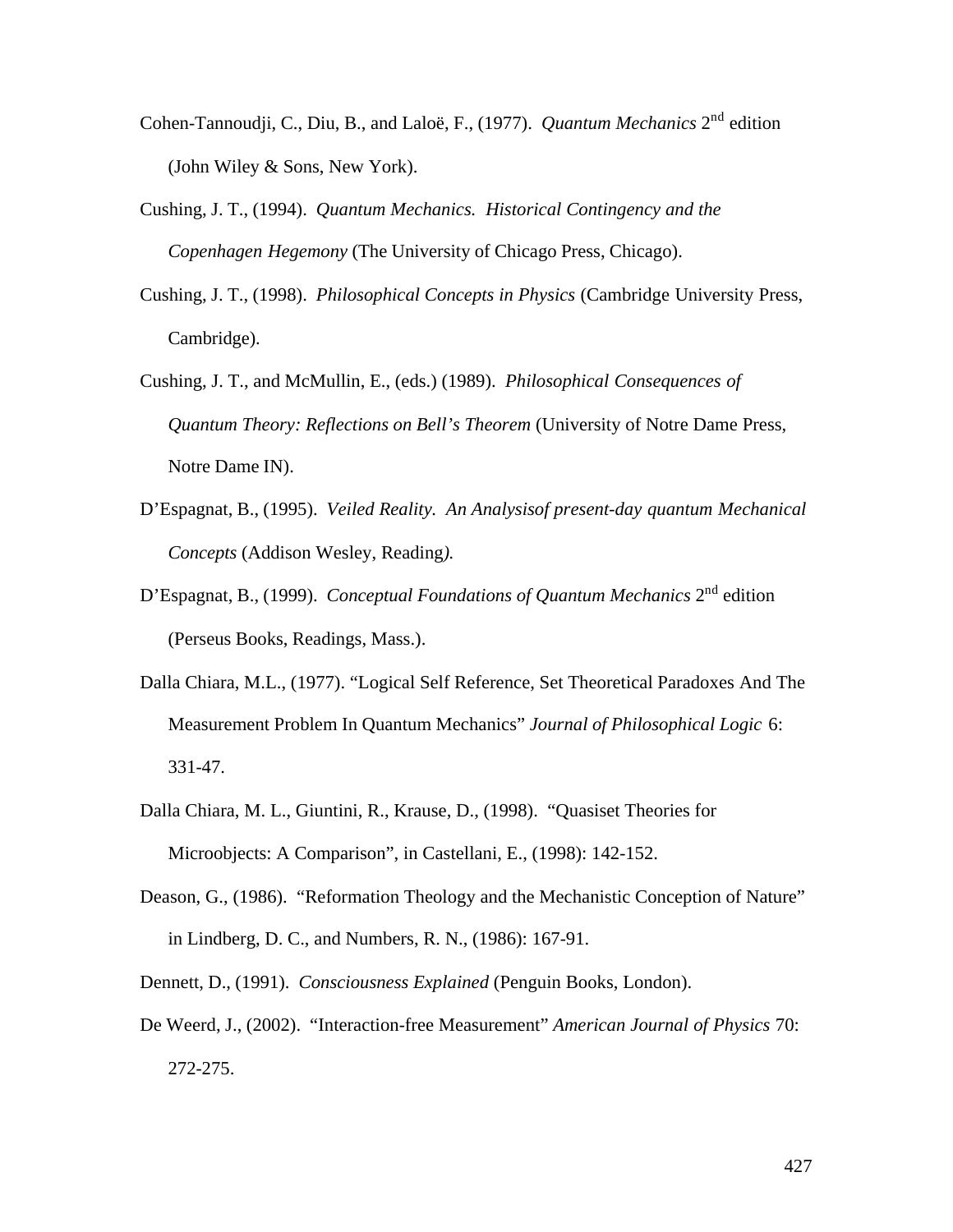- DeWitt, B., (1970). "Quantum Mechanics and Reality" *Physics Today* 23; reprinted in De Witt, B., and Graham, N., (eds.) (1973): 155-65.
- DeWitt, B., (1971). "The Many-Universes Interpretation of Quantum Mechanics" in De Witt, B., and Graham, N., (eds.) (1973): 167-218.
- DeWitt, B., and Graham, N., (eds.) (1973). *The Many Worlds Interpretation of Quantum Mechanics* (Princeton University Press, Princeton).
- Dirac, P., (1958). *The Principles of Quantum Mechanics*, 4<sup>th</sup> edition (Clarendon Press, Oxford).
- Dowe, P., (2002). *Physical Causation* (Cambridge University Press, Cambridge).
- Earman, J., (1986). *A Primer on Determinism* (D. Reidel Publishing Company, Dordrecht).
- Eccles, J., and Robinson, D. N., (1984). *The Wonder of Being Human* (The Free Press, New York).
- Eccles, J. C., (1994). *How the Self Controls Its Brain* (Springer-Verlag, Berlin).
- Einstein, A., Podolsky, B., and Rosen, N., (1935). "Can Quantum-Mechanical Description of Physical Reality be Considered Complete?" *Physical Review* 47: 777-80; reprinted in Wheeler, J. A., and Zureck, W. H., (1983): 138-41.
- Einstein, A. (1948). "Quanten-Mechanik und Wirklichkeit" *Dialectica* 2: 320-24; translation in Born, M., (ed.) (1971): 168-73.
- Einstein, A., (1949). "Remarks Concerning The Essays Brought Together In This Cooperative Volume", in P. Schlipp (ed.) (1949): 665-88.
- Entz, C. P., and von Meyenn, K., (eds.) (1994). *Wolfgang Pauli. Writing on Physics and Philosophy* (Springer Verlag, Berlin).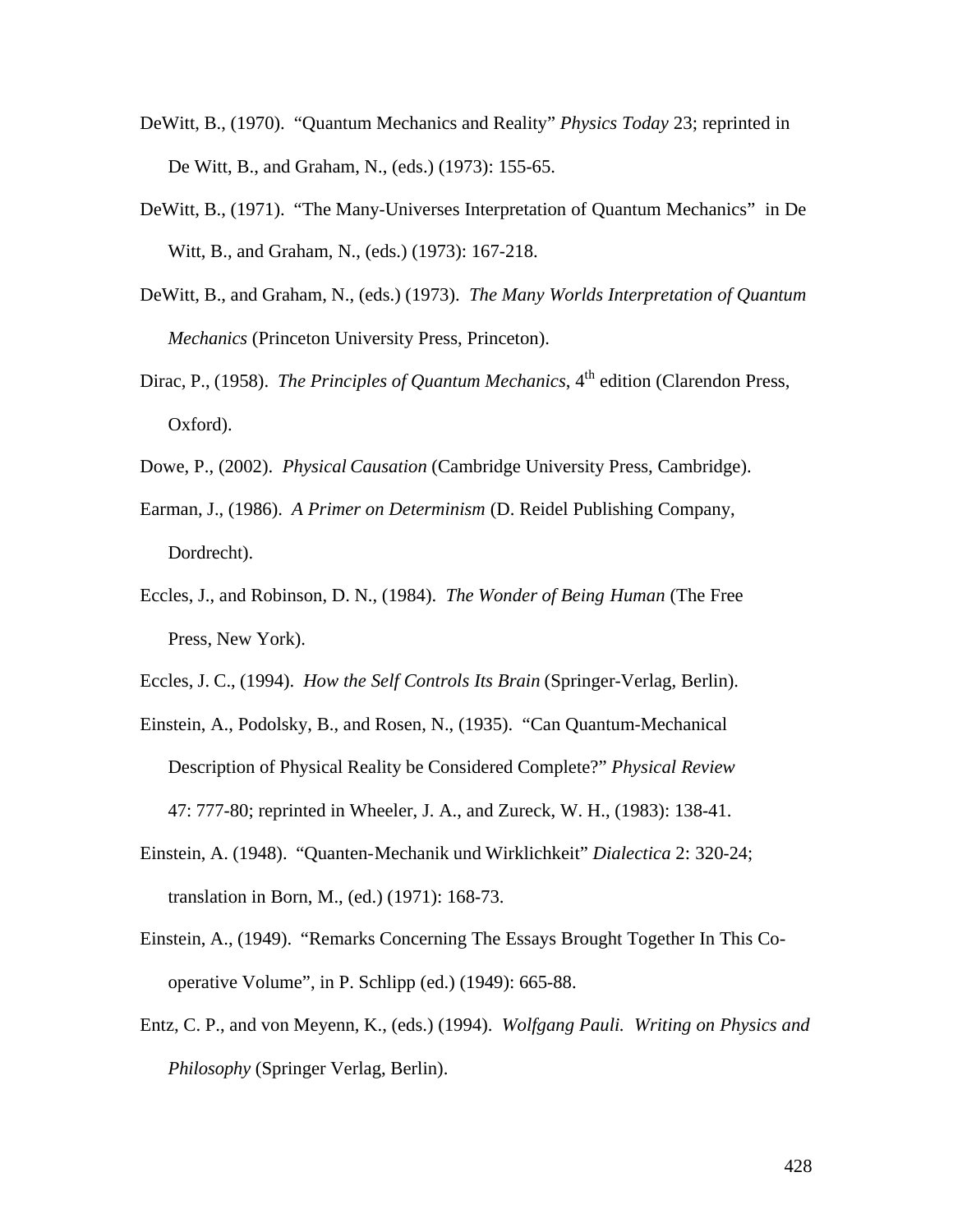- Everett, H., (1957). "Relative State Formulation of Quantum Mechanics" *Review of Modern Physics* 29: 454-62; reprinted in De Witt, B., and Graham, N., (eds.) (1973): 141-49.
- Everett, H., (1973). "The Theory of the Universal Wave Function" in De Witt, B., and Graham, N., (eds.) (1973): 3-140.
- Favrholdt, D., (1994). "Niels Bohr and Realism" in Faye, J., and Folse, H., (1994): 77- 96.
- Faye, J., (1991). *Niels Bohr. His Heritage and Legacy.* (Kluwer Academic Publishers, Dordrecht).
- Faye, J. and Folse, H. J., (eds.) (1994). *Niels Bohr and Contemporary Philosophy* (Kluwer Academic Publishers, Dordrecht).
- Feynman, R. P., Leighton, R. B., Sands, M., (1963). *The Feynman Lectures on Physics* (Addison-Wesley, Reading, Mass).

Fine, A., (1986). *The Shaky Game* (Chicago University Press, Chicago).

- Folse, H. J., (1985). *The Philosophy of Niels Bohr* (North Holland Publishing, Amsterdam).
- Forman, P., (1971). "Weimar Culture, Causality, and Quantum Theory, 1918-1927: Adaptation by German Physicists and Mathematicians to a Hostile Intellectual Environment" *Historical Studies in the Physical Sciences* 3: 1-115.

French, A. P., (1965). *Newtonian Mechanics* (W. W. Norton & Company, New York).

French, A. P., and Kennedy, P. J., (eds.) (1985). *Niels Bohr. A Centenary Volume* (Harvard University Press, Cambridge, Mass).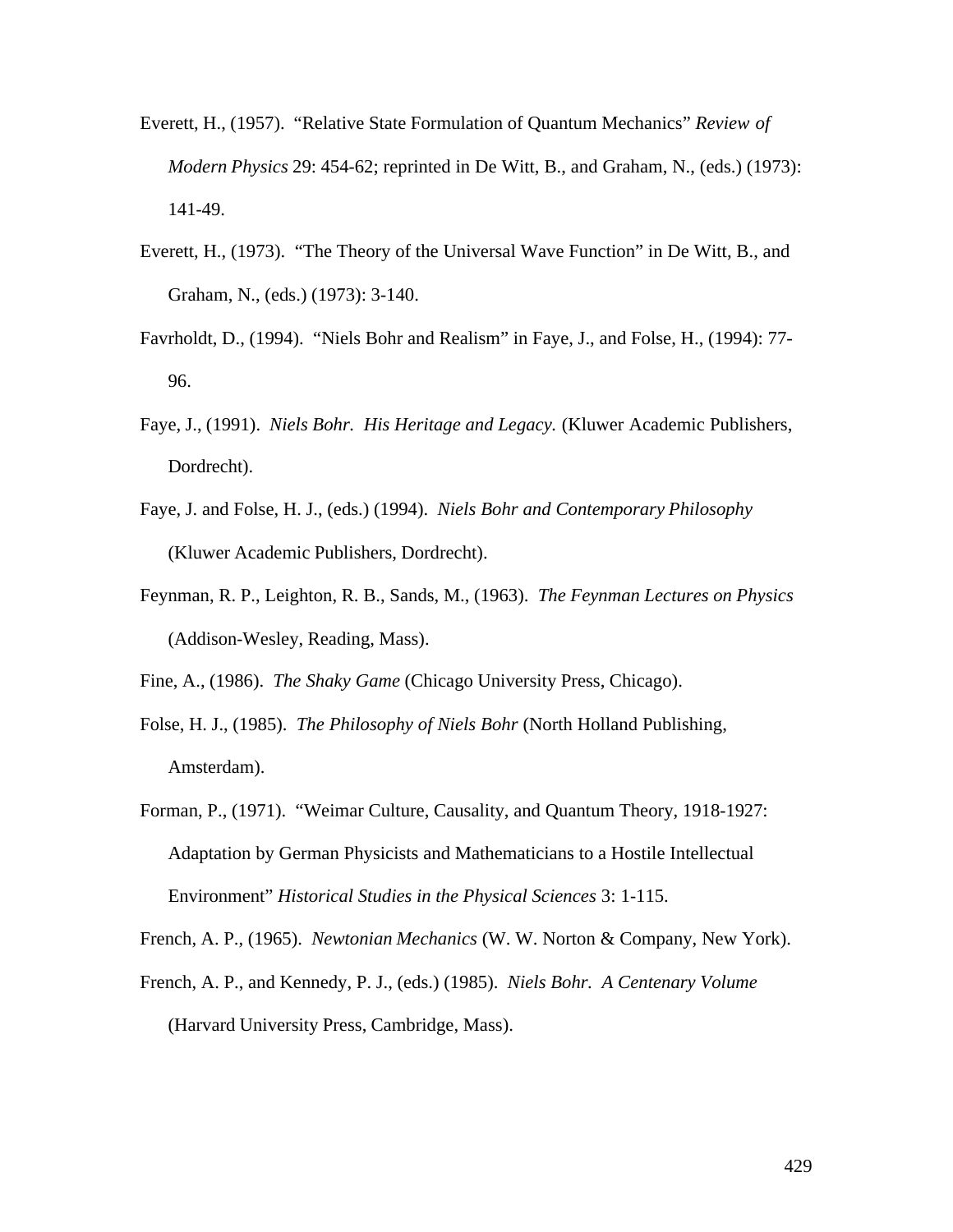- French, S., (1989). "Identity and Individuality in Classical and Quantum Physics" *Australasian Journal of Philosophy* 67: 432-46.
- Fuchs, C. A. and Peres, A., (2000). "Quantum Theory Needs No 'Interpretation'" *Physics Today* 53: 70-71.

Galison, P., (1997). *Image and Logic* (Chicago University Press, Chicago).

- Gillespie, D. T., (1970). *A Quantum Mechanics Primer* (International Textbook Company, Scranton).
- Ghirardi, G. C., Rimini, A., and Weber, T., (1986). "Uniform Dynamics for Microscopic and Macroscopic Systems" *Physical Review D* (33): 470-91.
- Goldstein, S., (1998). "Quantum Theory without Observers" *Physics Today* 51 (March 1998): 42-46; (April, 1998): 38-41.
- Good, I, J., (ed.) (1961). *The Scientist Speculates* (Heinemann, London).
- Gracia, J. E., (1988). *Individuality* (State University of New York Press, Albany).
- Graham, L., (1985). "Complementarity and Marxism-Leninism" in French, A. P., and Kennedy, P. J., (eds.) (1985): 332-41.
- Greenstein, G., and Zajonc, A., (1997). *The Quantum Challenge* (Jones Bartlett Publishers, Boston).
- Griffiths, D. J., (1995). *Introduction to Quantum Mechanics* (Prentice Hall, Upper Saddle River).
- Griffiths, R., and Omnès, R., (1999). "Consistent Quantum Histories and Quantum Measurements" *Physics Today* 52: 26-31.
- Griffiths, R., (2002). *Consistent Quantum Theory* (Cambridge University Press, Cambridge).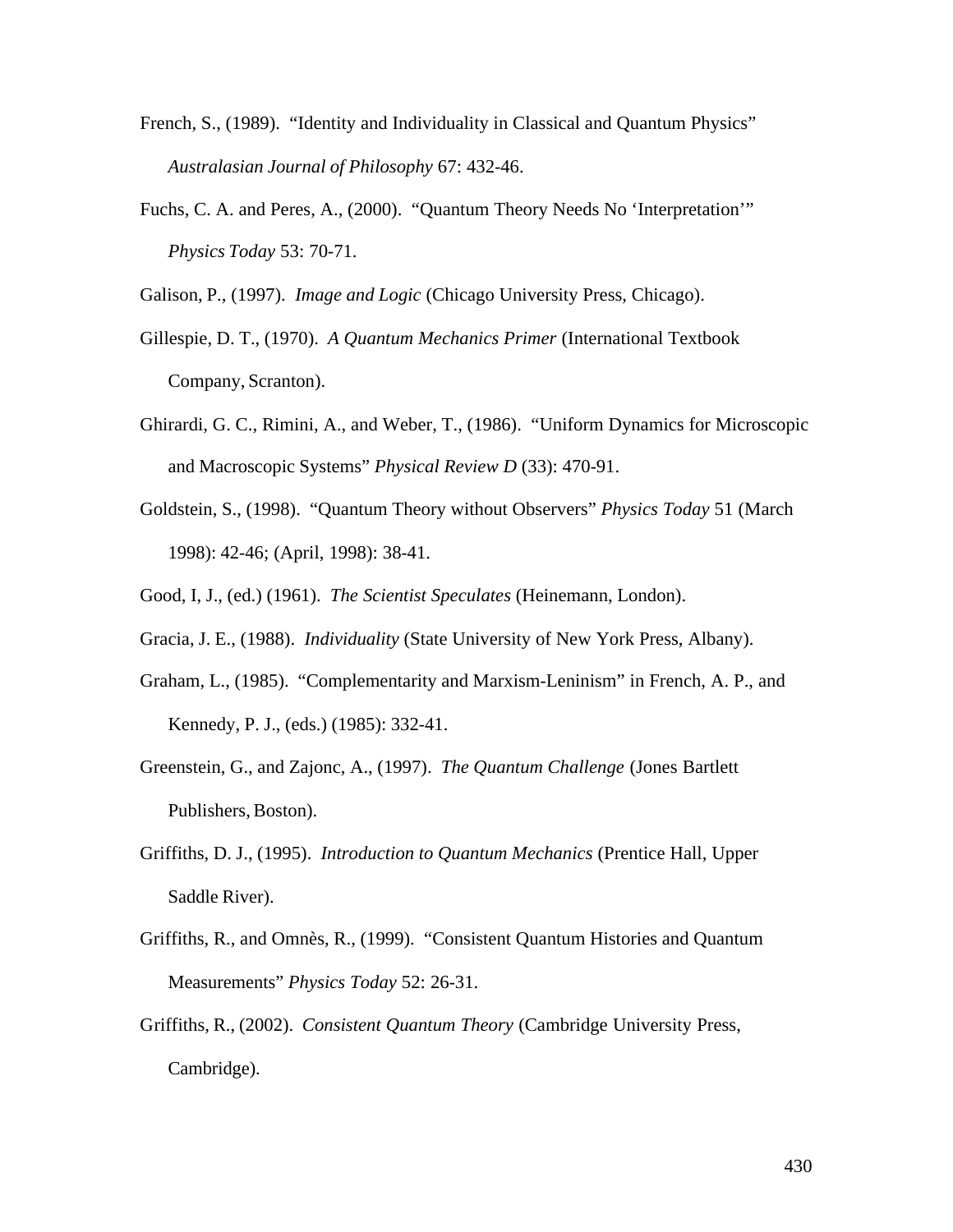- Hagan, S., Hameroff, S., Tuszynki, J., (2002). "Quantum Computation in Brain Microtubules: Decoherence and Biological Feasibility" *Physical Review E* 65: 061901-1—061901-11.
- Heilbron, J. L., (1988). "The Earliest Missionaries of the Copenhagen Spirit" in Ullmann-Margalit, E., (ed.) (1988): 201-233.
- Heisenberg, W., (1930). *The Physical Principles of the Quantum Theory* (University of Chicago Press, Chicago).
- Heisenberg, W., (1971). *Physics and Philosophy* (Harper and Row, New York).
- Heisenberg, W., (1971a). *Physics and Beyond* (Harper and Row, New York).
- Holland, P., (1993). *The Quantum Theory of Motion* (Cambridge University Press, Cambridge).
- Holton, G., (1988). *Thematic Origins of Scientific Thought* (Harvard University Press, Cambridge, Mass.).
- Home, D., (1997). *Conceptual Foundations of Quantum Mechanics* (Plenum Press, New York).
- Huggett, N., (1997). "Identity, Quantum Mechanics and Common Sense" *The Monist* 80: 118-30.
- Hume, D., (1739). *A Treatise of Human Nature,* L. A. Selby-Bigge (ed.) (1978). (Oxford University Press, Oxford).
- Hume, D., (1777). *Enquiries concerning Human Understanding and concerning the Principles of the Morals,* P. H. Nidditch (ed.) (1975). (Oxford University Press, Oxford).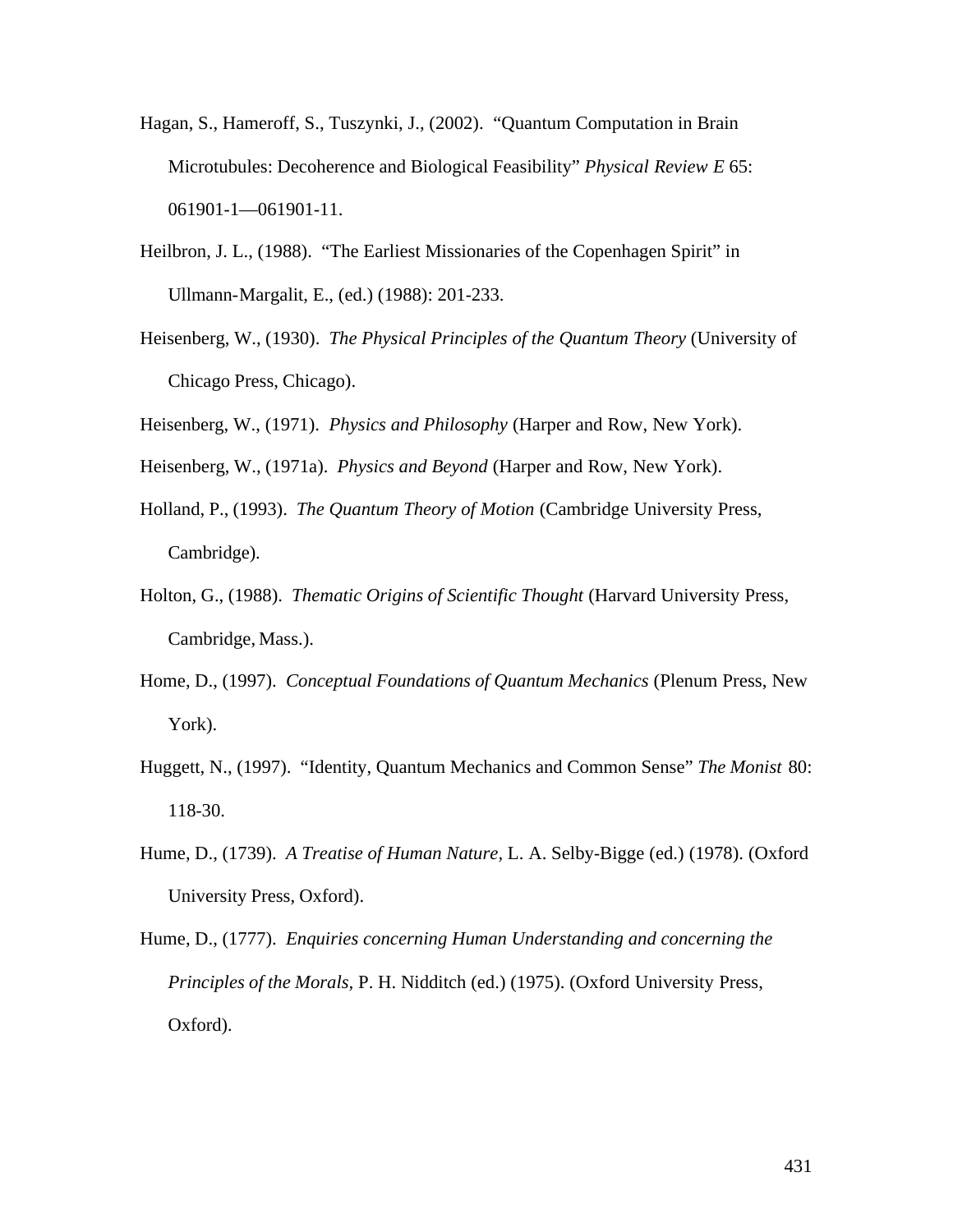- Humphreys, P., (1989). *The Chances of Explanation* (Princeton University Press, Princeton).
- Humphreys, P., (1997). "How Properties Emerge" *Philosophy of Science* 64: 1-17.
- Jammer, M., (1974). *The Philosophy of Quantum Mechanics* (John Wiley & Sons, New York).
- Jarrett, J., P., (1984). "On the physical significance of the locality conditions in the Bell arguments" *Nous*, 18: 569-89.
- Jordan, P., (1944). *Physics of the 20th century* (Hubner & co, New York).
- Kragh, H., (1999). *Quantum Generations. A History of the Physics in the Twentieth Century* (Princeton University Press, Princeton).
- Kronz, F., M., and Tihen, J., T., (2002). "Emergence and Quantum Mechanics" *Philosophy of Science* 69: 324-47.
- Laloë, F., (2001). "Do We Really Understand Quantum Mechanics? Strange Correlations, Paradoxes, and Theorems" *American Journal of Physics* 69:655-701.
- Laudisia, F., (1995). "Einstein, Bell, and Nonseparable Realism" *British Journal for the Philosophy of Science* 46: 309-29.
- Laudisia, F., (2001). "The EPR Argument in a Relational Interpretation of Quantum Mechanics" *Foundations of Physics Letters* 14: 119-32.
- Laurikainen, K. V., (1988). *Beyond the Atom. The Philosophical Thought of Wolfgang Pauli* (Springer-Verlag, Berlin).
- Leibniz, G. W., (1705). "Considerations on Vital Principles and Plastic Natures, by the Author of the System of Pre-established Harmony" in Loemker, L., (ed.) (1969): 586- 91.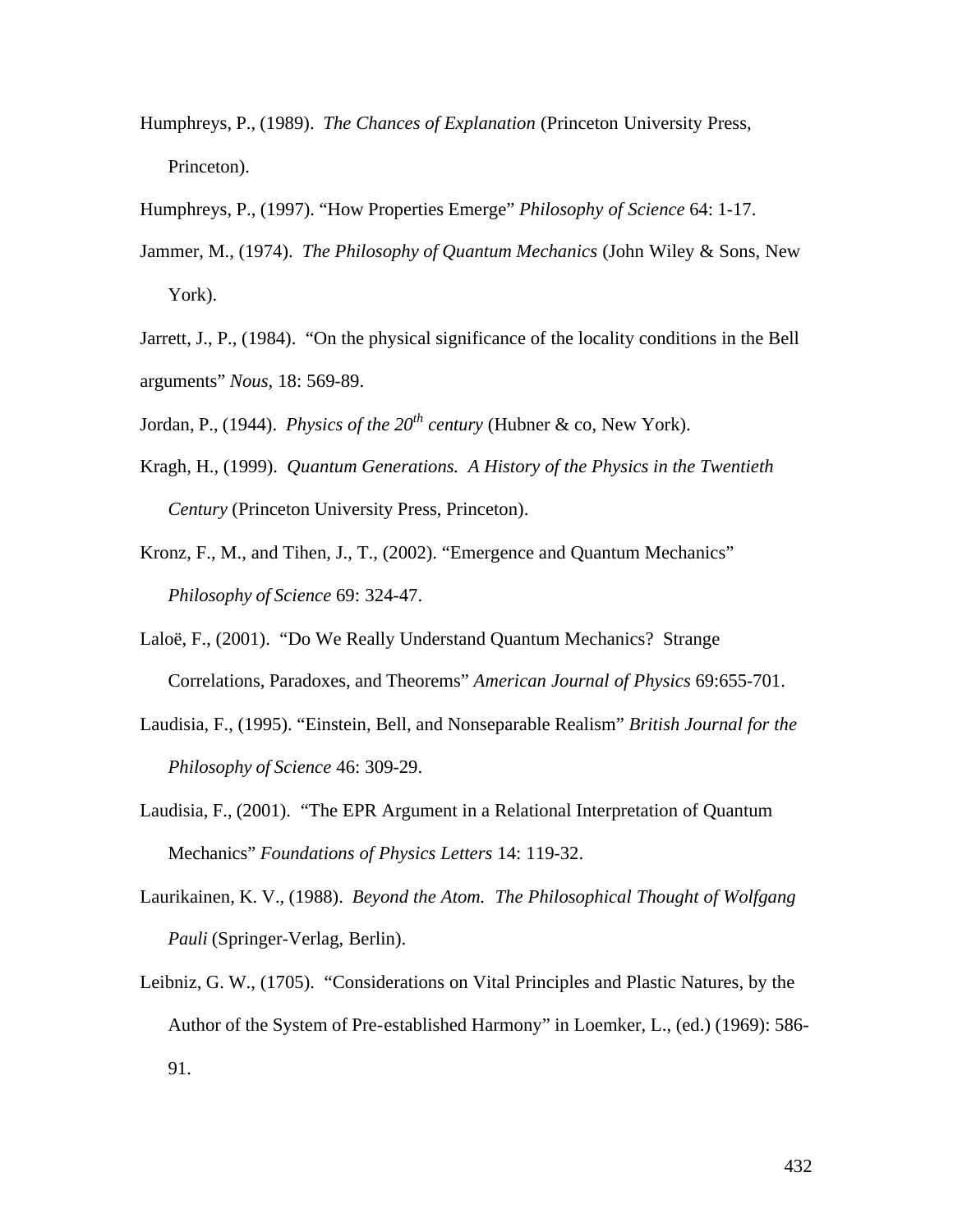- Lewis, D., (1986). *Philosophical Papers* (Oxford University Press, Oxford).
- Lindberg, D. C., and Numbers, R. N., (1986). *God and Nature* (University of California Press, Berkeley).
- Lindberg, D., (1992). *The Beginnings of Western Science* (The University of Chicago Press, Chicago).
- Lipschutz, S., (1991). *Linear Algebra* 2<sup>nd</sup> edition (McGraw-Hill, New York).
- Loemker, L., (ed.) (1969). *G. W. Leibniz. Philosophical Papers and Letters* (D. Reidel Publishing Company, Dordrecht).

Mackie, J., (1974). *The Cement of the Universe* (Clarendon Press, Oxford).

- Margenau, H., (1963). "Measurement in Quantum Mechanics" *Annals of Physics*, 23: 469-85.
- Maudlin, T., (2002). *Quantum Non-Locality and Relativity* (Blackwell Publishing, Malden, Mass.).
- McMullin E., (1989). "The Explanation Of Distant Action: Historical Notes" in Cushing, J. T., and McMullin, E., (eds.) (1989): 272-305.
- Mendelson, E., (1985). *Beginning Calculus* (McGraw-Hill, New York).
- Morrison, M., (1990). *Understanding Quantum Physics* (Prentice Hall, Upper Saddle River).
- Mullin, W. J., and Blaylock, G., (2003). "Quantum Statistics: Is there an effective fermion repulsion or boson attraction?" *American Journal of Physics* 71: 1223-123.
- Nichol, L., (ed.) (2003). *The Essential David Bohm* (Routledge, London).
- Omnès, R., (1999). *Understanding Quantum Mechanics* (Princeton University Press, Princeton).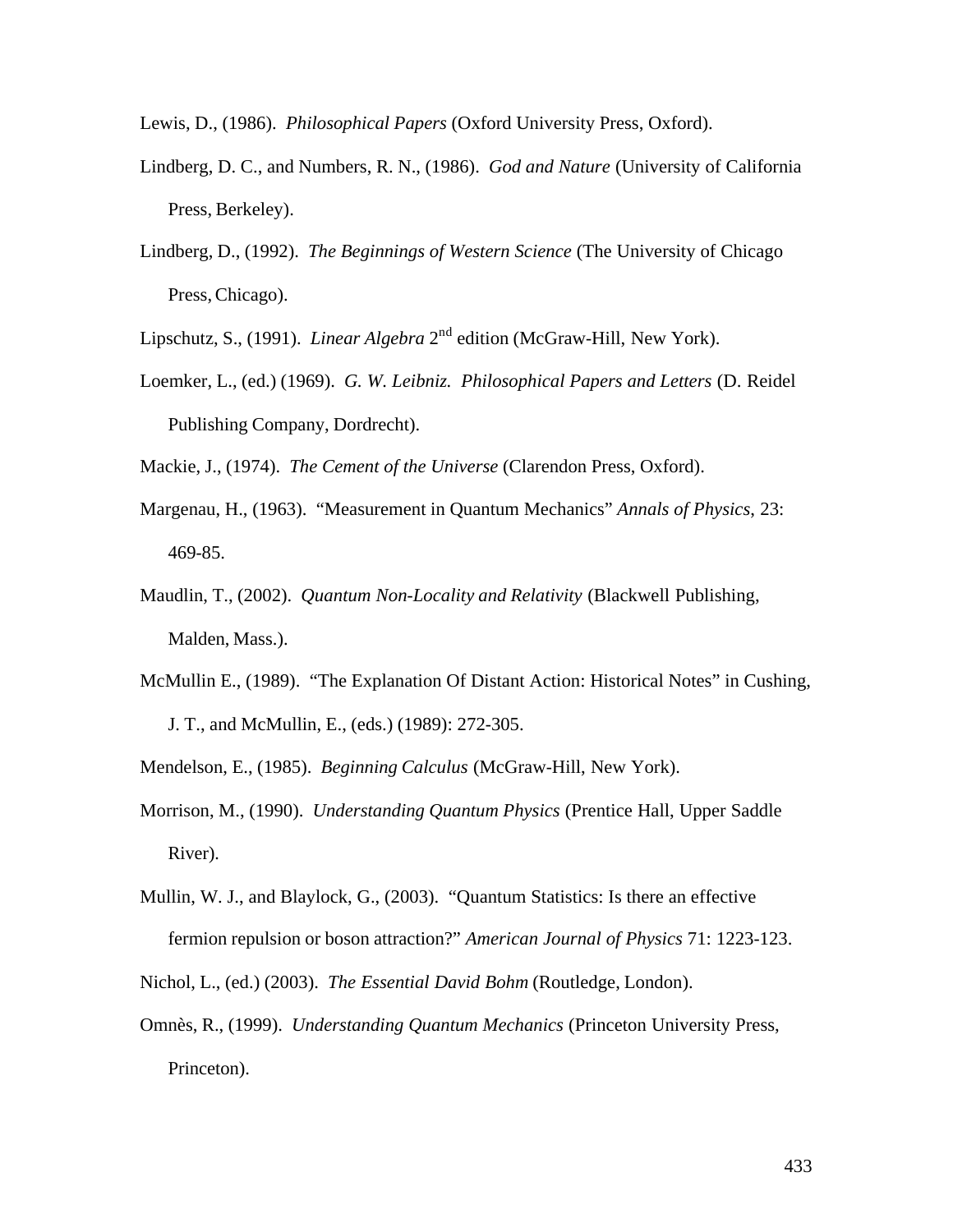Pais, A., (1979). "Einstein and the quantum theory" *Review of Modern Physics* 51: 863- 911.

Pais, A., (1986). *Inward Bound* (Clarendon Press, Oxford).

- Pan, J., Bouwmeester, D., Daniell, M., Weinfurter, H., Zeilinger, A., (2000). *Nature* 403 (2000): 515.
- Pauli, W., (1948). "Editorial on the Concept of Complementarity" *Dialectica* 2: 307-11.
- Pauli, W., (1954). "Probability and Physics", *Dialectica* 8: 112-124; reprinted in Entz, C. P., and von Meyenn, K., (eds.) (1994): 43-8.
- Pauli, W., (1954a). "Science and Western Thought"; delivered lecture; printed in Entz, C. P., and von Meyenn, K., (eds.) (1994): 138-48.
- Pauli, W, (1954b). "Ideas of the Unconscious" *Dialectica* 8: 283-303; reprinted in Entz, C. P., and von Meyenn, K., (eds.) (1994): 150-64.
- Pauli, W., (1952). "The Influence of Archetypal Ideas on the Scientific Theories of Kepler", *Natureklärung und Psyche* (Radcher Verlag, Zürich); reprinted in Entz, C. P., and von Meyenn, K., (eds.) (1994): 220-79.
- Peierls, R. E., (1991). "In Defence of Measurement" *Physics World*, 4: 19-20.
- Penrose, R., (1994). *Shadows of the Mind* (Oxford University Press, Oxford).
- Petersen, A., (1985). "The Philosophy of Niels Bohr" in French, A. P., and Kennedy, P. J., (eds.) (1985): 299-310.
- Petruccioli, S., (1993). *Atoms, Metaphors and Paradoxes* (Cambridge University Press, Cambridge).
- Pribram, K. H., (ed.) (1998). *Brain and Values* (Lawrence Erlbaum Associates, Mahwah).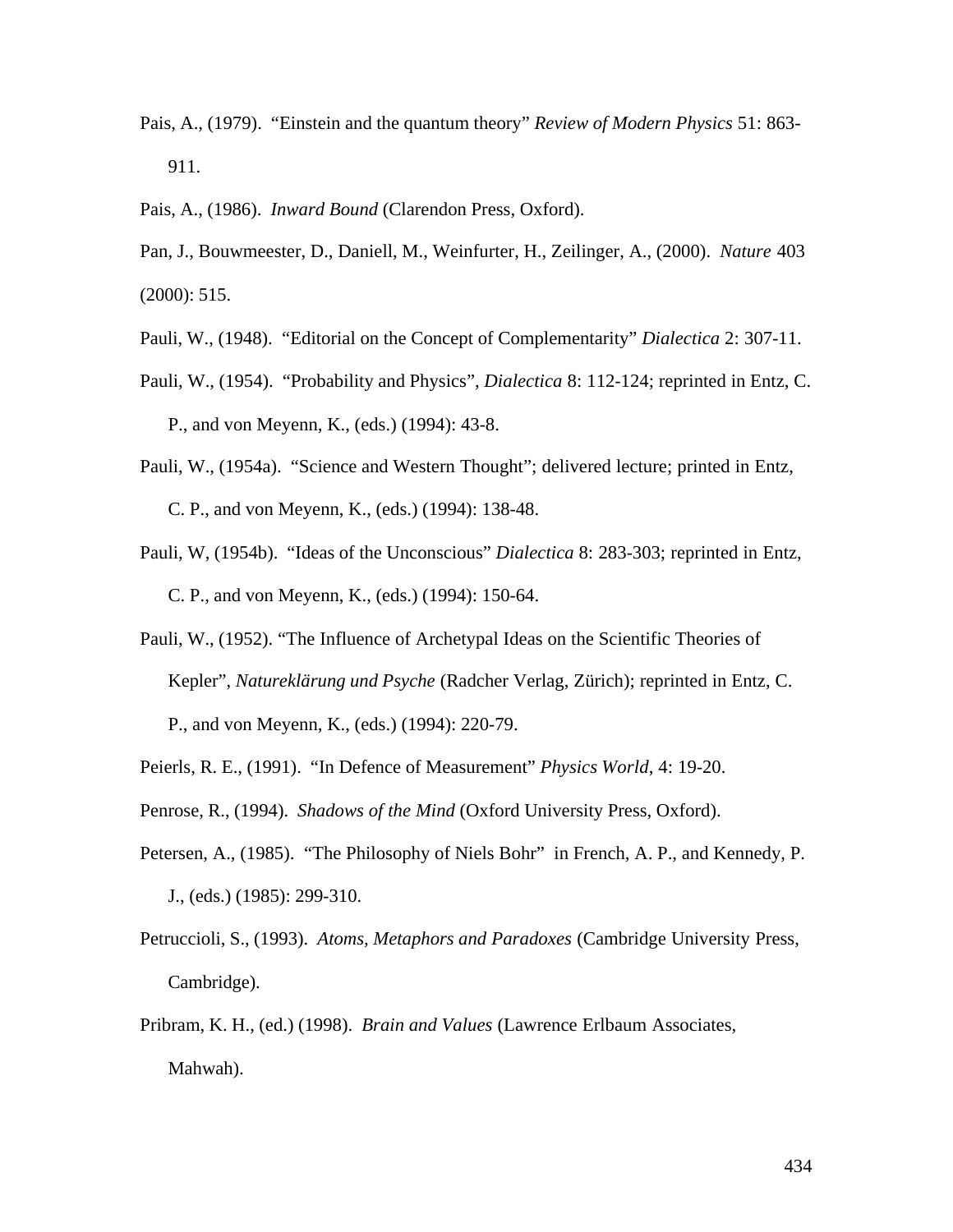- Przibram, K., (ed.) (1967). *Letters on Wave Mechanics* (Philosophical Library, New York).
- Reed, B. C., (1994). *Quantum Mechanics: A First Course* (Wuerz, Winnipeg).
- Redhead, M., (1987). *Incompleteness, Nonlocality, and Realism* (Clarendon Press, Oxford).
- Reichenbach, H., (1956). *The Direction of Time* (University of California Press, Berkeley).
- Rosenfeld, L., (1967). "Niels Bohr in the Thirties. Consolidation and extension of the conception of complementarity" in Rozental, S., (ed.) (1967): 114-36.
- Rovelli, C., (1996). "Relational Quantum Mechanics" *International Journal of Theoretical Physics* 35: 1637-1678.
- Rovelli, C., (1998). "'Incerto Tempore, Incertisque Locis': Can We Compute the Exact Time at which Quantum Measurement Happens?" *Foundations of Physics* 28: 1031- 1043.
- Rozental, S., (ed.) (1967). *Niels Bohr: His Life and Work as Seen by His Friends and Colleagues* (John Wiley & Sons, New York).
- Sachs, M., (1998). *Einstein versus Bohr* (Open Court, La Salle).

Schlipp, P., (ed.) (1949). *Albert Einstein: Philosopher-Scientist* (Open Court, La Salle).

Sharpe, K. J., (1993). *David Bohm's World* (Bucknell University Press, Lewisburg)

Schrödinger, E., (1935). "Die Gegenwärtge Situation in der Quantenmechanik" *Die Naturwissenschaften* 23: 807-812, 824-828, 844-849; translated and reprinted as "The Present Situation in Quantum Mechanics", in Wheeler, J. A., and Zureck, W. H., (eds.) (1983): 152-67.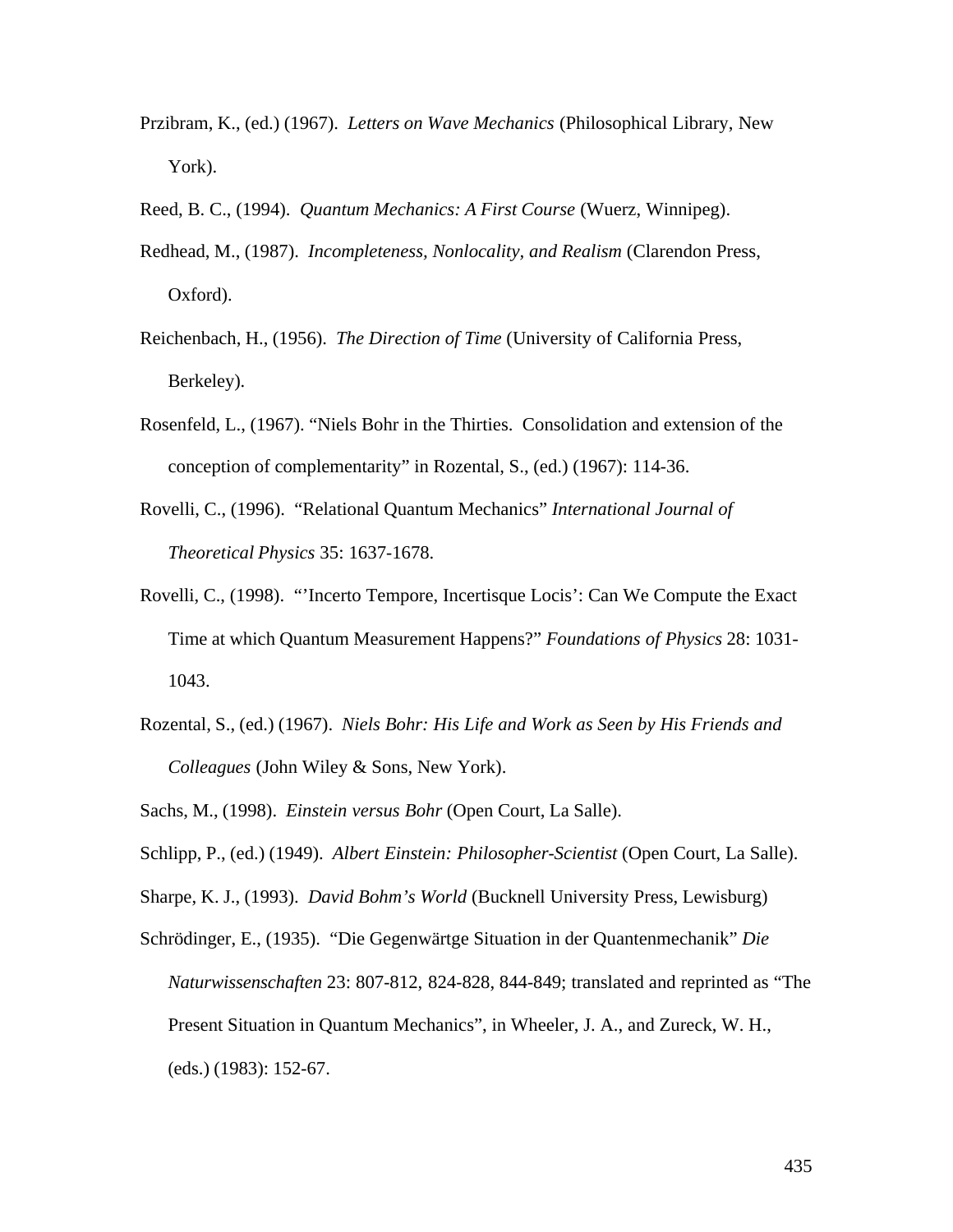- Schrödinger, E., (1984**)**. "What is an Elementary Particle?" in *Österreichische Akademie der Wissenshaften* (1984), vol. 4. Reprinted in Castellani, E., (ed.) (1998): 197-210.
- Selleri, F., (ed.) (1988). *Quantum Mechanics Versus Local Realism* (Plenum Press, New York).
- Smith, Q., and Oaklander, L. N., (1995). *Time Change, and Freedom* (Routledge, London).
- Speziali, P., (ed.) (1972). *Albert Einstein. Michele Besso. Correspondance 1903-1955* (Hermann, Paris).
- Spiegel, M. R., (1967). *Theoretical Mechanics* (McGraw-Hill, New York).
- Spiegel, M. R., and Liu,J., (1999). *Mathematical Handbook of Formulas and Tables* (McGraw-Hill,New York).
- Stachel, J., (2002). *Einstein from 'B' to 'Z'* (Birkhauser, Boston).
- Stapp, H., (1998). "Pragmatic Approach to Consciousness" in Pribram, K. H., (ed.) (1998) *Brain and Values* (Lawrence Erlbaum Associates, Mahwah): 237-48.
- Stapp, H., (2004a). *The Mindful Universe,* which can be found on-line at www.newdualism.org/papers/H.**Stapp**/MUI.htm.
- Stapp, H., (2004b). "Quantum Approaches to Consciousness" to appear in 2007 in *Cambridge Handbook of Consciousness* (Cambridge University Press, Cambridge).

Symon, K. R., (1960). *Mechanics* (Addison-Wesley, Reading).

- Tegmark, M., (2000). "Importance of Quantum Decoherence in Brain Process" *Physical Review E* 61: 4194-4206.
- Teller, P., (1998). "Quantum Mechanics and Haecceitas" in Castellani, E., (ed.) (1998): 114-141.